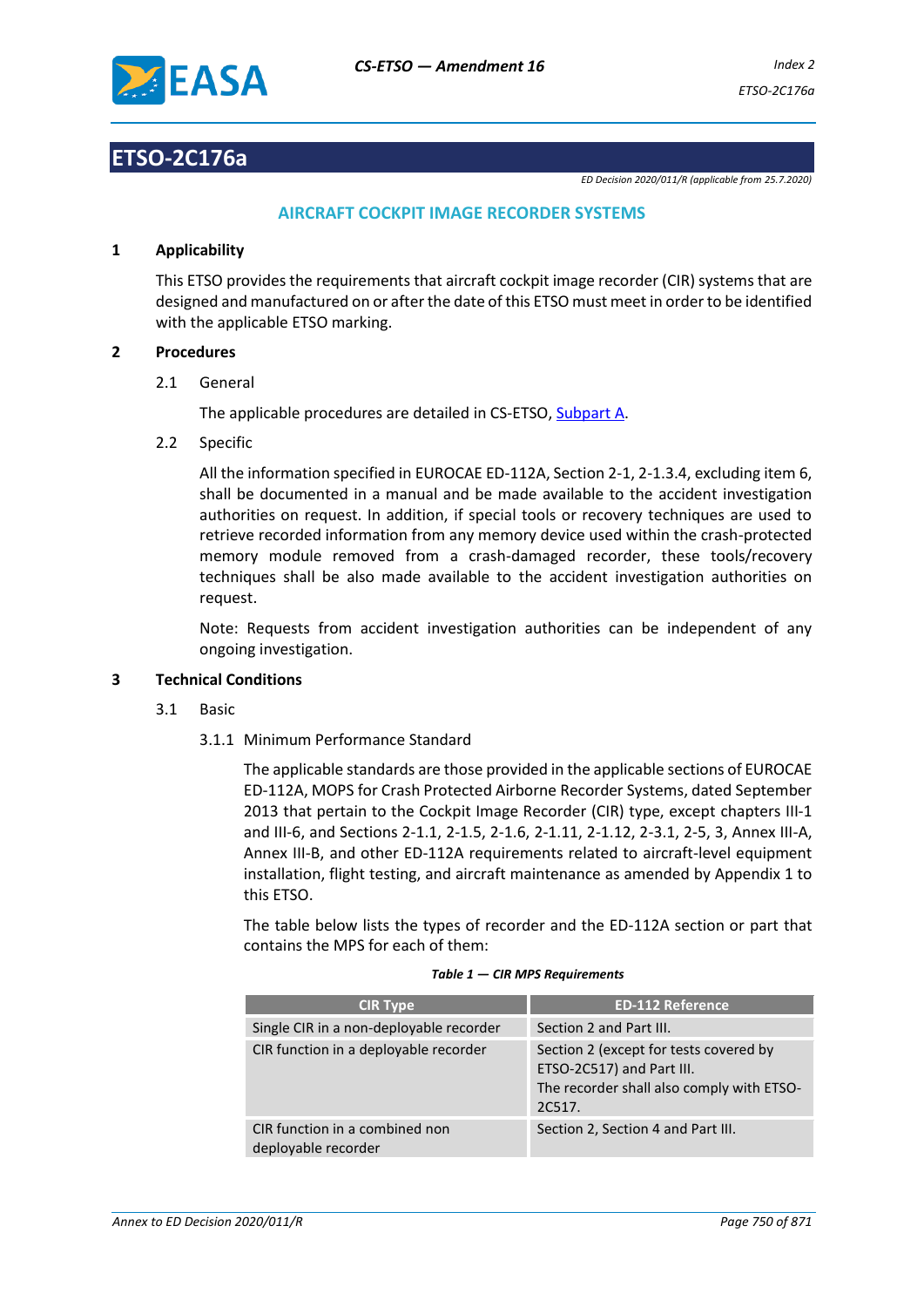

| <b>CIR Type</b>                                   | <b>ED-112 Reference</b>                                                          |
|---------------------------------------------------|----------------------------------------------------------------------------------|
| CIR function in a combined deployable<br>recorder | Section 2 (except for the tests covered by<br>ETSO-2C517), Section 4 and Part I. |
|                                                   | The recorder shall also comply with ETSO-<br>20517.                              |

Note: A CIR article may cover multiple types. A CIR may be a combined CIR and may also be deployable, in which case the applicable MOPS are in Sections 2, 4, Part I and the MOPS of ETSO-2C517, following the table above.

3.1.2 Environmental Standard

See CS-ETSO, Subpart A, paragraph 2.1

3.1.3 Software

See CS-ETSO, Subpart A, paragraph 2.2

3.1.4 Airborne Electronic Hardware

See CS-ETSO, Subpart A, paragraph 2.3

- 3.2 Specific
	- 3.2.1 Failure Condition Classification

See CS-ETSO, Subpart A, paragraph 2.4.

A failure of the function defined in paragraph 3.1.1 of this ETSO is a minor failure condition.

A loss of the function defined in paragraph 3.1.1 of this ETSO is a minor failure condition.

Note: The failure classification requirement is driven by the use of recorders in accident investigations.

## **4 Marking**

4.1 General

See CS-ETSO, Subpart A, paragraph 1.2

4.2 Specific

4.2.1 Lettering Identification

The equipment shall comply with the identification requirement in EUROCAE ED-112A, Section 2-1, paragraph 2-1.16.3, if it is fixed, and those of ETSO-2C517, if it is deployable.

## **5 Availability of Referenced Documents**

See CS-ETSO, Subpart A, paragraph 3

[Amdt ETSO/6] [Amdt ETSO/13] [Amdt ETSO/16]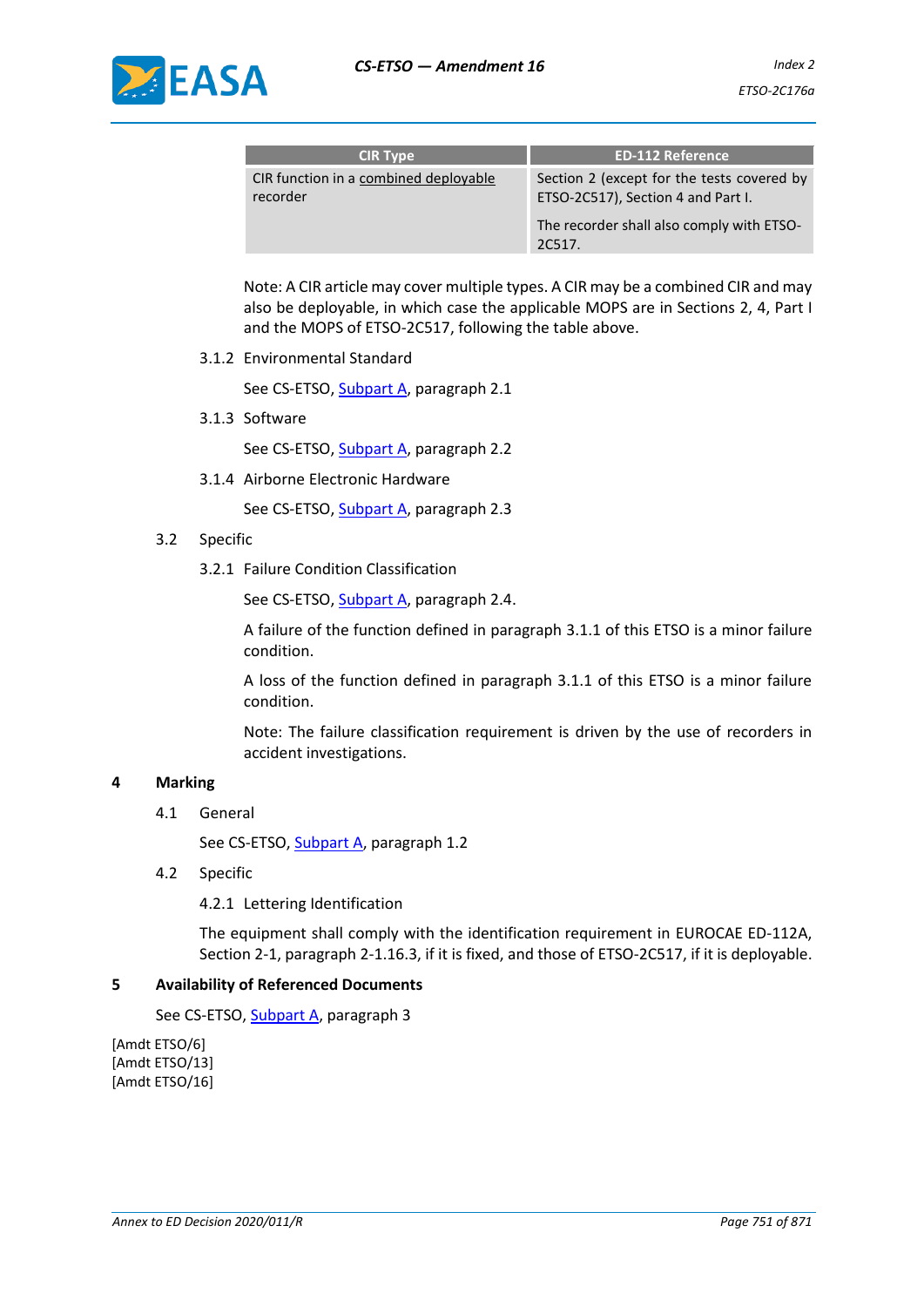

# **Appendix 1 to ETSO-C176a – MPS for Crash-Protected Airborne Recorder Systems**

*ED Decision 2020/011/R*

The standard EUROCAE ED-112A, MOPS for Crash Protected Airborne Recorder Systems, dated September 2013, shall be modified as per Table 1 below.

| Location                | Initial ED-112A text                                                                                                                                                                                                                                                                                                                                                                                                                                                                                                                                                                                                                                                                                                                                                                                           | <b>Amending text</b>                                                                                                                                                                                                                                                                                                                                                                                                                                                                                                                                                                                                                                                                                                                                                                                                                                                |
|-------------------------|----------------------------------------------------------------------------------------------------------------------------------------------------------------------------------------------------------------------------------------------------------------------------------------------------------------------------------------------------------------------------------------------------------------------------------------------------------------------------------------------------------------------------------------------------------------------------------------------------------------------------------------------------------------------------------------------------------------------------------------------------------------------------------------------------------------|---------------------------------------------------------------------------------------------------------------------------------------------------------------------------------------------------------------------------------------------------------------------------------------------------------------------------------------------------------------------------------------------------------------------------------------------------------------------------------------------------------------------------------------------------------------------------------------------------------------------------------------------------------------------------------------------------------------------------------------------------------------------------------------------------------------------------------------------------------------------|
| $2 - 1.16.2$<br>a. iii. | Impact shock, shear and tensile test,<br>penetration resistance, static crush,<br>deep sea pressure and sea water<br>immersion.                                                                                                                                                                                                                                                                                                                                                                                                                                                                                                                                                                                                                                                                                | Impact shock, shear and tensile test,<br>penetration resistance, static crush, deep<br>sea pressure and sea water immersion.<br>Deep sea pressure and sea water<br>immersion may be performed on two<br>different units provided that both units<br>undergo the rest of the sequence and<br>that the period of the deep sea pressure<br>test is 90 days.                                                                                                                                                                                                                                                                                                                                                                                                                                                                                                            |
| $2 - 4.2.7$<br>a.       | Unless it can be shown that the<br>recording medium can withstand the<br>conditions associated with deep sea<br>immersion and that it is unlikely to<br>be damaged as a consequence of<br>collapse of any protective armour,<br>immerse the recorder in sea water at<br>a pressure of 60 MPa (equivalent to a<br>depth of 6 000 m (20 000 feet) for a<br>period of 30 days. This period may be<br>reduced to 24 hours provided that<br>the methods and materials used to<br>protect the recording medium have<br>been shown to be unaffected by sea<br>water. To avoid damage to the test<br>equipment, this test may be<br>performed using any suitable liquid<br>in the pressure chamber itself<br>together with a means to separate<br>this liquid from the sea water in<br>which the recorder is immersed. | Unless it can be shown that the recording<br>medium can withstand the conditions<br>associated with deep-sea immersion and<br>that it is unlikely to be damaged as a<br>of collapse<br>consequence<br>of<br>any<br>protective armour or except if the<br>recorder is deployed during or following<br>impact with water, immerse the recorder<br>in seawater at a pressure of 60 MPa<br>(equivalent to a depth of 6 000 m, i.e.<br>20 000 feet) for a period of 90 days. This<br>period may be reduced to 24 hours<br>provided that the test is performed once<br>after the sea water immersion test in 2-<br>4.2.7 b. To avoid damage to the test<br>equipment, this test may be performed<br>using any suitable liquid in the pressure<br>chamber itself, together with a means to<br>separate this liquid from the seawater in<br>which the recorder is immersed. |
| $2 - 4.2.7$<br>b.       | Unless it can be shown that the<br>recording medium and the<br>identification required by paragraph<br>2-1.16.3 are resistant to the<br>corrosive effects of sea water,<br>immerse the recorder in sea water at<br>a depth of 3 m and nominal                                                                                                                                                                                                                                                                                                                                                                                                                                                                                                                                                                  | Unless it can be shown that the recording<br>medium and the identification required<br>by paragraph 2-1.16.3 are resistant to the<br>corrosive effects of seawater, immerse<br>the recorder in seawater at a depth of<br>3 m and a temperature of at least<br>+25.0 °C for a period of 90 days.                                                                                                                                                                                                                                                                                                                                                                                                                                                                                                                                                                     |

### **Table 1 — Modification of EUROCAE ED-112A**